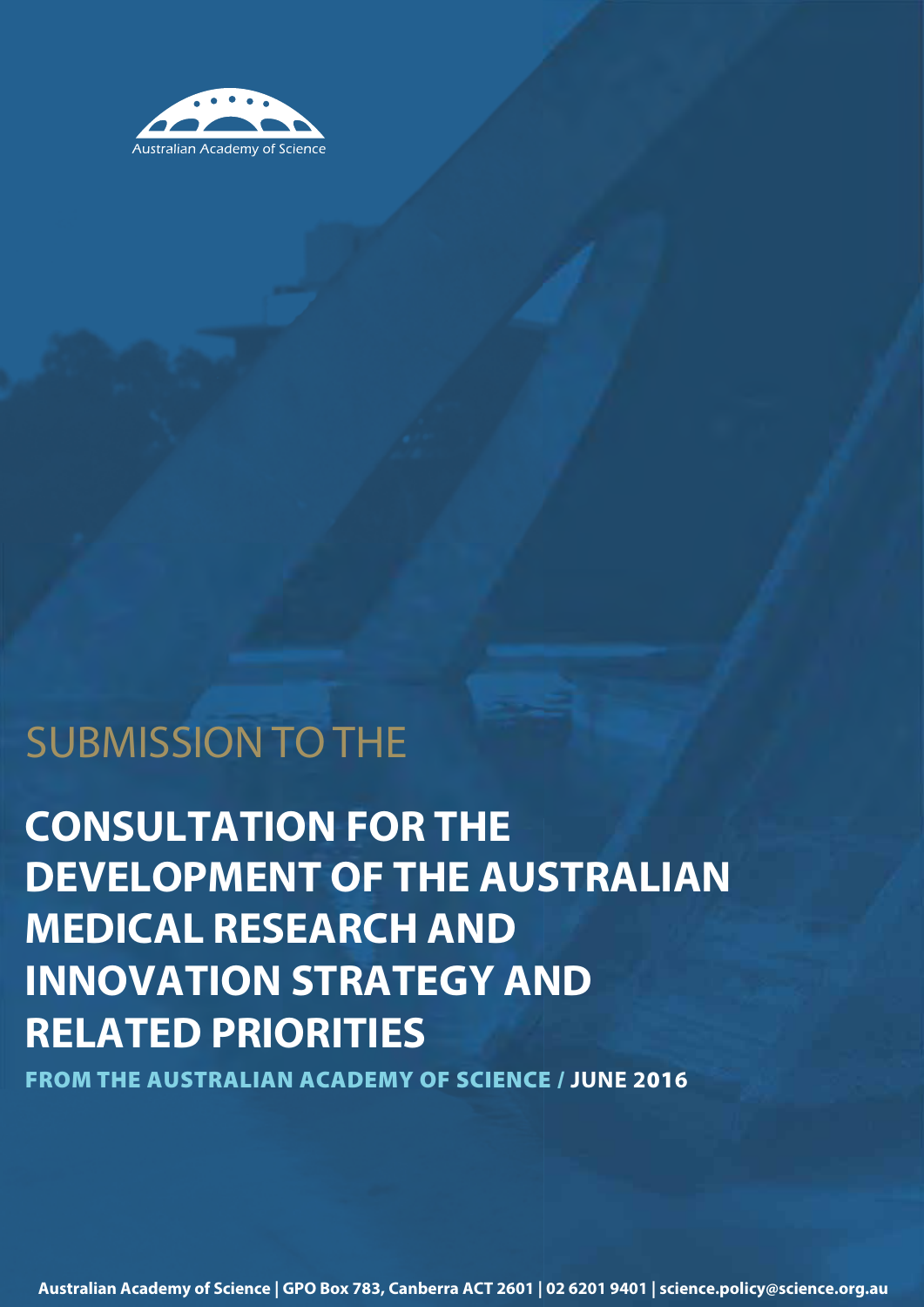## **Australian Medical Research and Innovation Five Year Strategy**

**Title:** Submission to the consultation for the development of the Australian Medical Research and Innovation Strategy and related Priorities

**Submitted by: Australian Academy of Science Contact information: GPO Box 783 Canberra ACT 2601 email [science.policy@science.org.au](mailto:science.policy@science.org.au) tel 02 6201 9400**

#### **Please note:**

• *Submissions on the Strategy should be broad reaching, addressing the challenges to the performance and delivery of outcomes from health and medical research and innovation in Australia and/or other challenges relevant to the topic. Submissions must be kept to three pages in length.*

#### Investing in preclinical and early clinical stages of research

**The MRFF Strategy should set out how the MRFF will be used to address the twin 'valleys of death' in commercialising research, and show MRFF investments will be used to complement the Government's recent investment in the Biomedical Translation Fund.**

The MRFF Strategy should pay significant attention to addressing the twin 'valleys of death' in commercialising research, as detailed in the Strategic Review of Health and Medical Research [1]. The review found that in the health and medical research commercialisation process, funding is required at three key stages, preclinical, early clinical and late clinical, and that it is the first two stages where shortfalls in funding are frequently experienced.

During the preclinical stage of research (from discovery to proof-of-concept), funding for laboratory research is difficult to obtain, but research is not well developed enough to attract investment from biotech companies, angel investors, venture capital or industry investment. The Strategic Review of Health and Medical Research found that, while there were some government programs aimed at addressing this issue, the level of funding available was insufficient [1]. The review also found that lessons should be learnt from the previous small scale research commercialisation schemes that have operated in this area to ensure that commercialisation criteria applied to applicants are not too onerous and unrealistic for early-stage development [1].

During early clinical stages of research funding is needed to collect data to support late clinical stage development proposals seeking funding from venture capital, biotechnology and industry corporations. The Strategic Review of Health and Medical Research found that there was inadequate funding available in this area.

The Government has recently responded to some the funding issues for preclinical and early clinical stages of research through the creation of a new \$250 million Biomedical Translation Fund. The creation of this fund is a very welcome development, but as the MRFF is a longer-term initiative that will outlive the Biomedical Translation Fund, it would be prudent for the MRFF Strategy to clearly articulate how the MRFF can complement and build on this investment.

#### Supporting all stages of the research pipeline

**The MRFF should fund activities at all stages of the research and innovation pipeline, from blue-sky, basic and fundamental research, right through to applied research, research translation, clinical research and commercialisation processes.**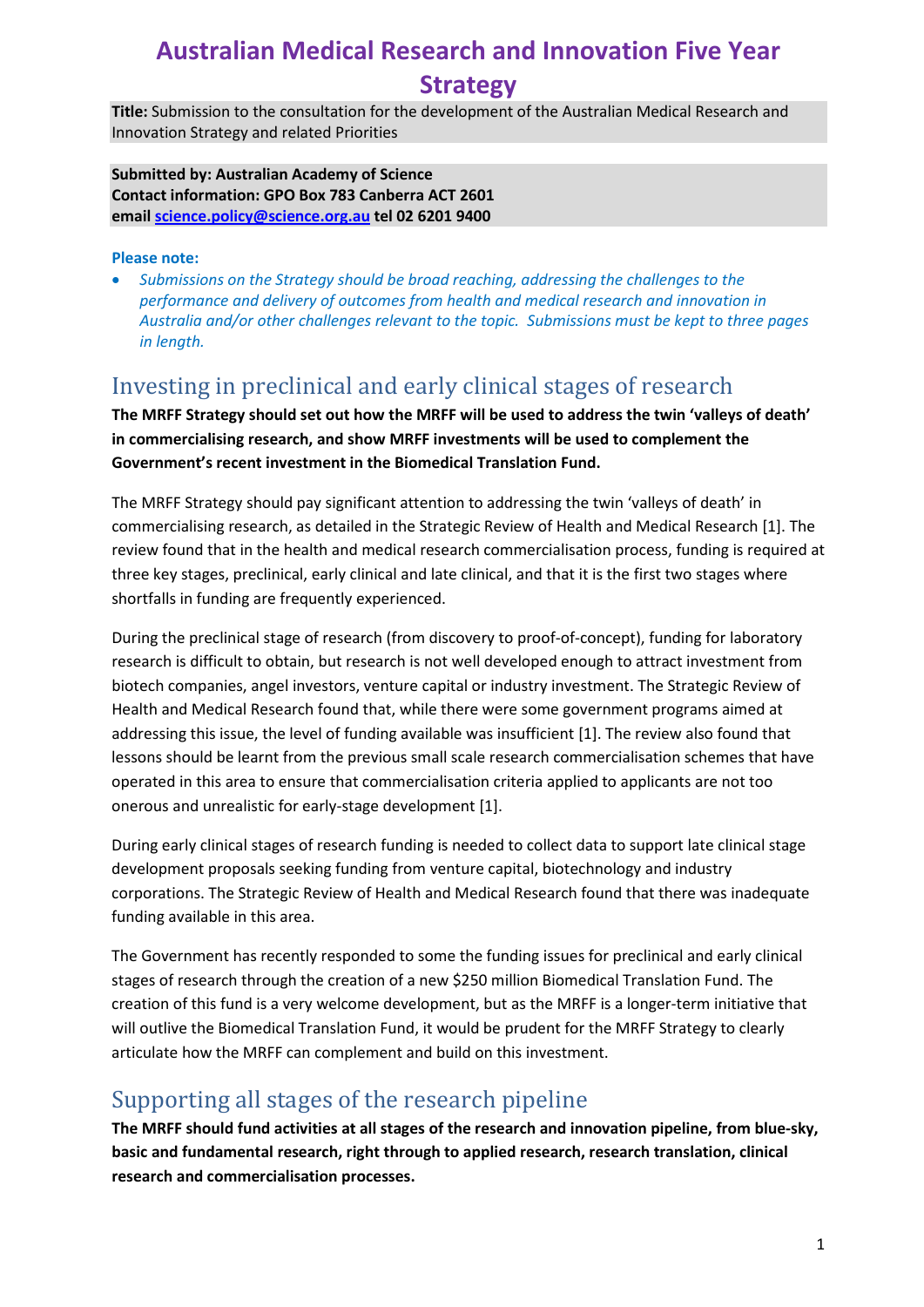# **Australian Medical Research and Innovation Five Year Strategy**

So many of Australia's most successful research commercialisation developments in health and medical research have had their origins in blue sky curiosity-driven research undertaken in Australia. Examples include the Gardasil vaccine, helibacter pylori, and resistance to influenza infection (Relenza). Therefore, it is important for the MRFF to not solely fund research and innovation activities that have an immediate and obvious commercial application. Part of the MRFF's activities should be to ensure Australia continues to have a sufficient body of knowledge in the innovation pipeline from which to draw in the future. This will be best achieved by funding a range of different types of research activities, from blue-sky, basic and fundamental research, right through to applied research, research translation, clinical research and commercialisation processes.

## Funding the full cost of research

#### **The MRFF strategy should provide clear direction on the need for the MRFF to cover the full cost of research activities**

The existing funding arrangements for health and medical research in Australia are complex, do not fully fund the cost of undertaking research, and can act as disincentive to hospitals to take part in research activities [1]. While on the surface, properly funding the full cost of research might not appear as a bold and innovative breakthrough initiative, if funding complexity, and specifically the funding of indirect costs of research, are not covered by the MRFF funded activities there is a risk of financial harm being caused to the research sector.

Funding grants for health and medical research through the NHMRC and other Commonwealth Government agencies only covers the direct costs of undertaking research projects (for example, research staff salaries and the cost of materials for experiments). Funding grants exclude indirect costs incurred by institutions hosting grants, such as laboratory equipment, IT, overheads, research ethics approvals, human resources, building maintenance. Funding for these indirect costs is provided through a variety of different schemes depending on the host institution. The indirect costs of undertaking research have been estimated to be between 60 and 90 cents in the research dollar [1, 2].

Support to cover the indirect costs of research is provided through different programs depending on the type of host research institution. Independent medical research institutes receive funding through the NHMRC Independent Research Institutes Infrastructure Support Scheme [3]. Universities receive funding for indirect costs of research through university research block grants. Neither of these programs fully covers the indirect costs of research, and institutions invariably cross-subsidise these indirect research costs from other programs. Hospitals receive no funding for the indirect costs of undertaking research, and this acts as a significant disincentive to participate in research activities as meeting the costs themselves can involve diverting funding from healthcare activities. The complex and differential nature of how support for indirect costs are funded makes it difficult for some research institutions to fully contribute to the medical research effort and is a real barrier preventing upscaling of Australia's health and medical research capacity.

Despite repeated reviews identifying this as an area for attention [1, 4-8], this problem persists and the MRFF Strategy should ensure that future research funded by the MRFF does not add to the weight of unfunded indirect research costs needing to be met by research institutions. Any significant increase in health and medical research funding made through the MRFF needs to properly cover both the direct and indirect costs of research.